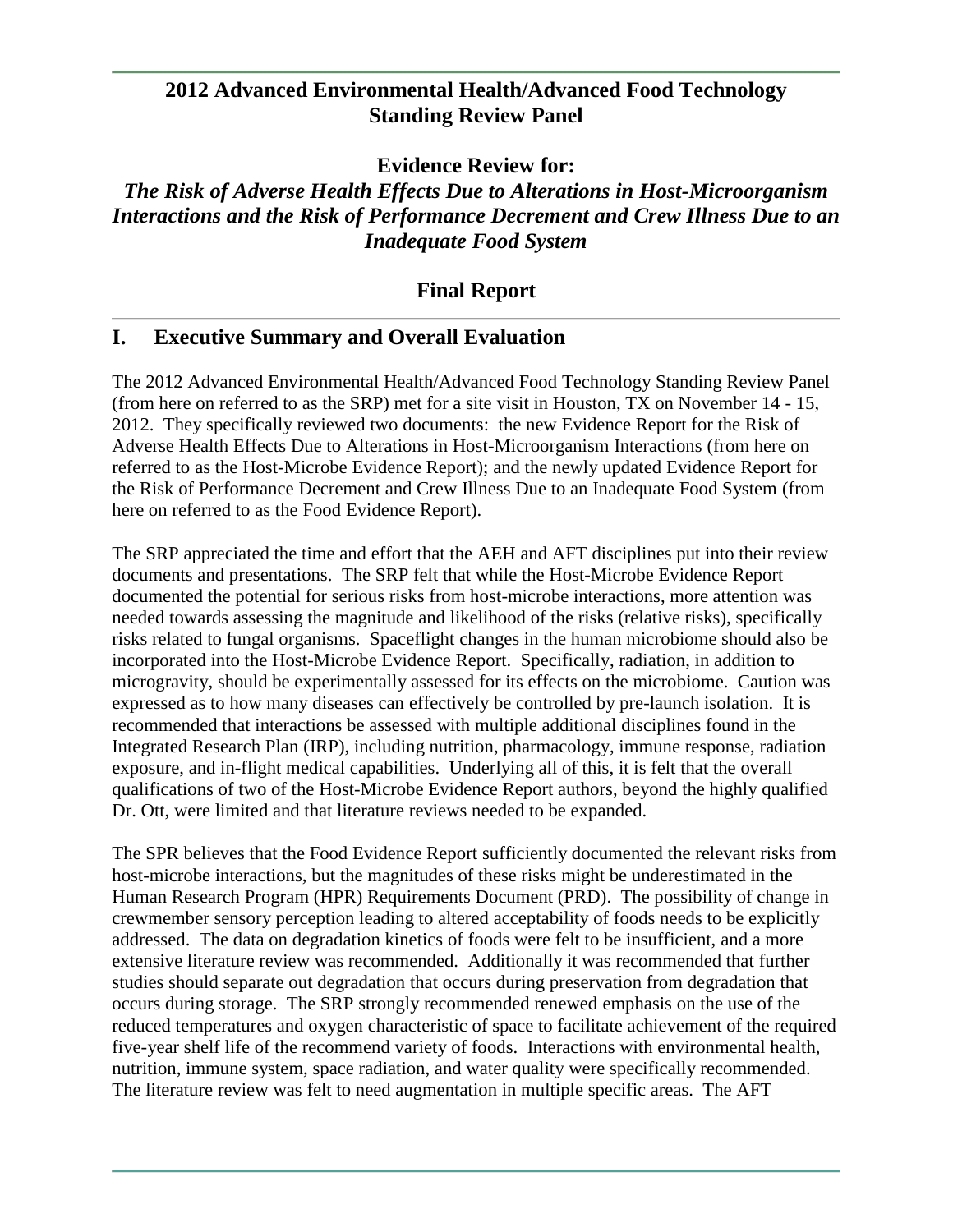scientists were felt to have an excellent background to address these issues.

In summary, the SRP identified four common limitations between both the AEH and AFT 2012 Evidence Reports. These are listed below:

- 1. The need to augment literature reviews, especially outside of NASA
- 2. The need to integrate with other risks
- 3. The need to address the magnitude (likelihood) of the risks
- 4. The need to address immune and olfactory changes in the nasal compartment

# **II. Review of the Evidence for the Risk of Adverse Health Effects Due to Alterations in Host-Microorganism Interactions**

- *1. Evaluate the 2012 Host-Microbe Evidence Report using the following criteria:*
	- A. *Does the 2012 Host-Microbe Evidence Report provide sufficient evidence that the Risk is relevant to long-term space missions?*

The potential for high-impact (severe) events related to host-microbe interactions is clear in the 2012 Evidence Report; however, the magnitude (likelihood) of the risks is not discussed. In addition, the specific risks need to be more clearly stated, along with recommended approaches to evaluate the degree of risk. Risks associated with fungal exposure are not discussed. Risks related to devastating infections in space could easily be as great as "lack of oxygen". Both could be fatal.

- *B. Is the risk properly stated in the HRP Program Requirements Document?* The risk is properly stated but reference to fungal disease is not present, and no indication of relative risk is presented. Knowledge of the human microbiome before and during spaceflight is also essential. For example, what are the chances that latent infectious agents will be carried onto the vehicle (e.g., norovirus, tuberculosis)? How are changes in immune response likely to affect these latent infections?
- *C. Is the text of the short description of the Risk provided in the HRP PRD clear?* Fungal risks are not mentioned.

The SRP is not convinced that the first sentence ("While hazard control systems and processes prevent the presence of many medically significant microorganisms during spaceflight missions...") is true, especially the word "many". Only a few diseases are common enough to be controlled by pre-launch isolation.

- *D. Does the evidence make the case for the knowledge-type gaps presented?* It does make the case for the knowledge gaps mentioned in the Host-Microbe Evidence Report, but the SRP thinks the knowledge gaps list is incomplete*.*
- *E. Are there any additional knowledge-type gaps in knowledge that should be considered for this specific Risk?*

The SRP thinks that the initial research plan for human microbiome changes is good, but is a baby step. More studies, both human and animal, need to be done, as well as possibly *in vitro* studies that include the effect of radiation on the microbiome.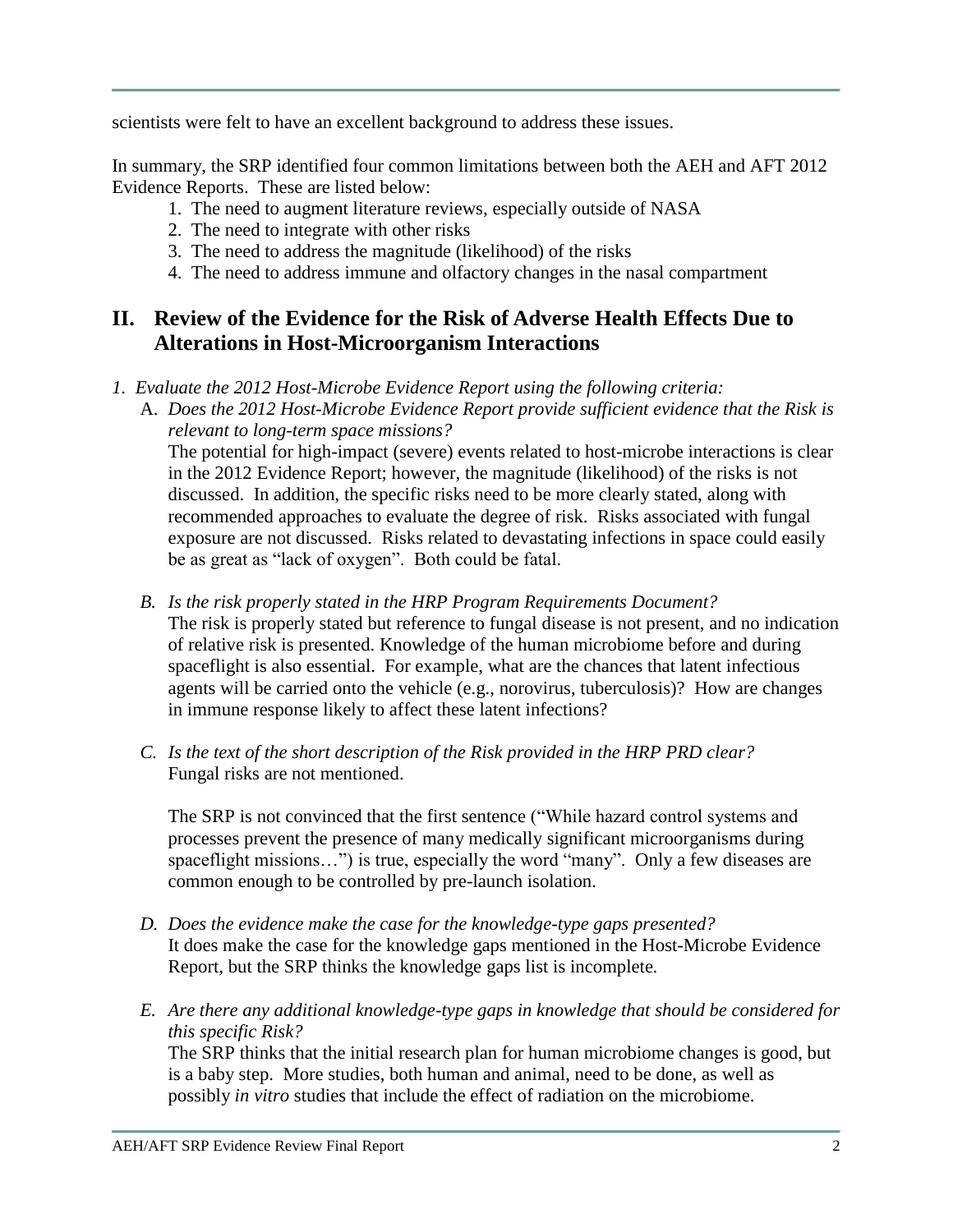Experiments on the effects of radiation on the human microbiome in space beyond low Earth orbit need to be started soon. Well described *in vitro* models of the human microbiome could be used. (Kim B-S, Kim JN, Cerniglia CE. In Vitro culture conditions for maintaining a complex population of human gastrointestinal tract microbiota. J Biomed Biotechnol 2011; 2011: 838040 Epub 2011 Jul 24; Thomas LV, Ockhuizen T. 2012 New insights into the impact of the intestinal microbiota on health and disease: a symposium report. Br J Nutr, 107, pp S1-S13).

Animal models with humanized microbiomes could also be used. (Gootenberg DB, Turnbaugh PJ Companion Animals Symposium: Humanized animal models of the microbiome. J Anim Sci 2011; 89: 1531-1537).

- 1. The human microbiome should be exposed to sublethal doses of radiation designed to simulate the type of radiation encountered in space beyond low Earth orbit to the extent this type of radiation is understood and can be recreated in a laboratory.
- 2. Fungal exposure and risk needs to be evaluated.
- 3. Risk of changes to individual infectious agents under microgravity is covered, but not the direct effects of radiation on infectious agents.
- 4. The risk of hidden carriage of pathogens by crewmember, and residuals on surfaces should be evaluated, including viruses. For example, is the current pre-flight isolation period sufficient for a flight to Mars?
- 5. What changes occur in nasopharyngeal immunity due to fluid redistribution?
- *F. Does the Evidence Report address relevant interactions between this Risk and others in the HRP PRD/IRP (Integrated Research Plan, Rev. D)?* No. The SRP thinks the AEH discipline should also evaluate relevant interactions with the following Risks found in the Integrated Research Plan, Rev. D.: the Risk Factor of Inadequate Nutrition, the Risk Factor of Role of Clinically Relevant Unpredicted Effects of Medication; the Adverse Health Effects Due to Altered Immune Response; the Risk of Degenerative Tissue or other health effects from radiation exposure; and the Risk of Unacceptable Health and Mission Outcomes due to Limitations of In-flight Medical
	- Capabilities.
- *G. Are the qualifications of the author(s) appropriate for identifying the evidence necessary to characterize the given Risk?*

Mark Ott, Ph.D. is highly qualified, but from the CVs, it appears that neither of the other two authors have the relevant qualifications as evidenced by no infectious disease training and no publications in microbiology. More importantly, the SRP feels that the relevant literature reviews were not done.

- *H. Is there information from other disciplines that need to be included in the Evidence Report?*
	- 1. Immunology
	- 2. Food science
	- 3. Radiation health science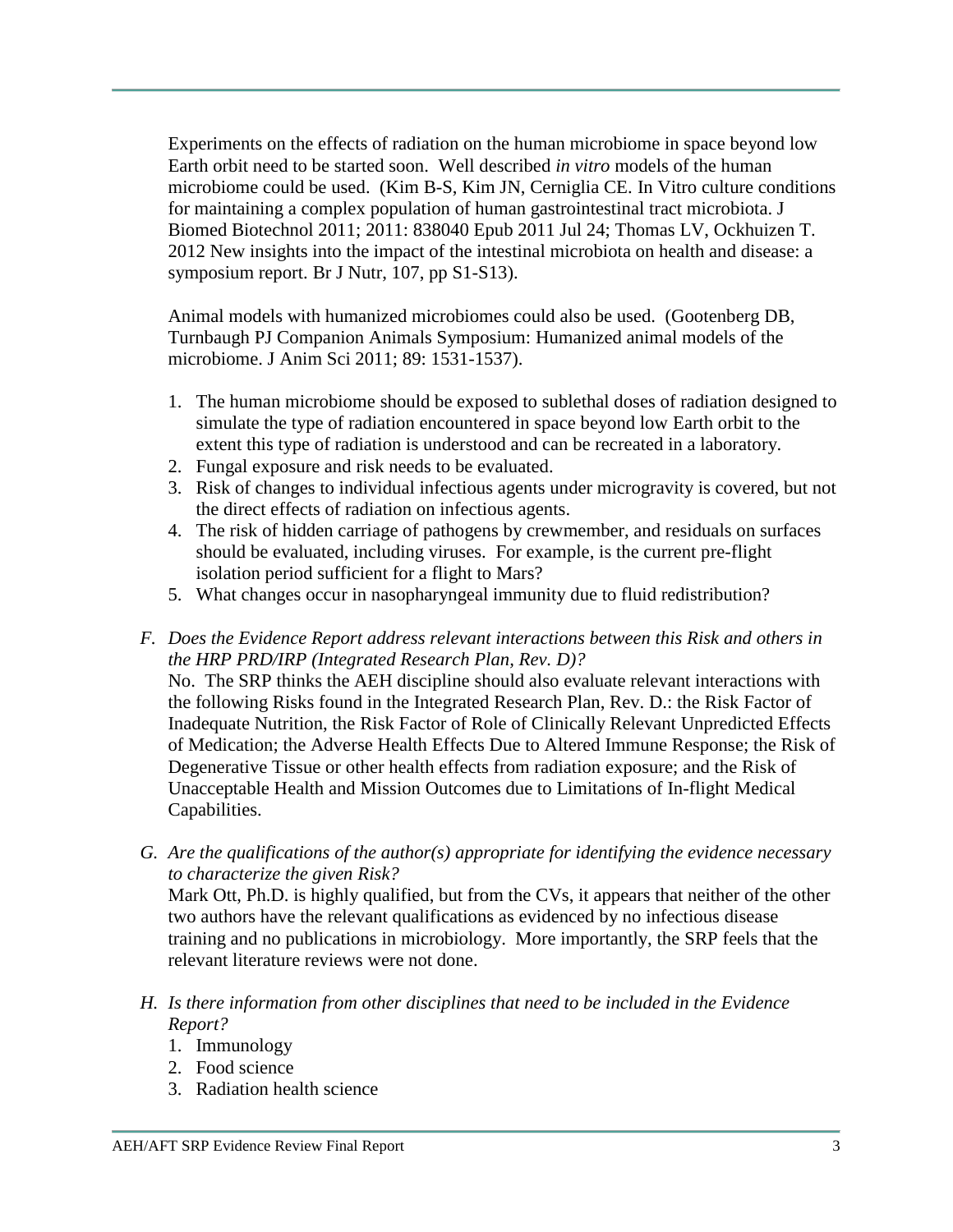- 4. Nutrition
- 5. Pharmacology
- 6. In-flight medical capabilities
- *I. Is the breadth of the cited literature sufficient?* No, the SRP felt the literature review was deficient. Factors affecting the human microbiome are not adequately referenced, nor are potential effects of immune response changes on the Risk for serious disease.
- *J. What is the overall quality and readability of the Evidence Report?* The overall quality and readability of the Host-Microbe Evidence Report is good.

# **III. Review of the Evidence for the Risk of Performance Decrement and Crew Illness Due to an Inadequate Food System**

- *1. Evaluate the 2012 Food Evidence Report using the following criteria:*
	- *A. Does the 2012 Food Evidence Report provide sufficient evidence that the Risk is relevant to long-term space missions?*

The SRP thinks that the Food Evidence Report provides more than sufficient evidence that the AFT Risk is relevant and emphasizes that the current food system is inadequate for a long-term (five year) space mission. This conclusion is based on key observations:

- Food is currently considered the sole source of nutrition for the crew.
- Only a small number of currently available foods meet the five-year shelf life expectation.
- The challenges to reduce mass, volume, waste and disposal need additional attention.
- *B. Is the risk properly stated in the HRP Program Requirements Document?* Based on the magnitude of the challenges to the AFT scientists, the SRP recommends that the Risk be rewritten to more clearly state the magnitude (likelihood) of the gaps to be addressed.
- *C. Is the text of the short description of the Risk provided in the HRP PRD clear?* No, the SRP does not think the text of the short description of the Risk is clear. The statements presented as **Context** in Table 3 of the HRP PRD provide a more accurate and complete outline of the challenges that need to be addressed.
- *D. Does the evidence make the case for the knowledge-type gaps presented?* Currently, the AFT identifies four knowledge-type gaps, but a plan to reduce the number to three has been presented. This change will be accomplished by elimination of AFT2. The SRP endorses this change since AFT2 is redundant with both AFT1 and AFT3.
- *E. Are there any additional knowledge-type gaps in knowledge that should be considered for this specific Risk?* The SRP has concluded that the following knowledge gaps may exist:

AEH/AFT SRP Evidence Review Final Report 4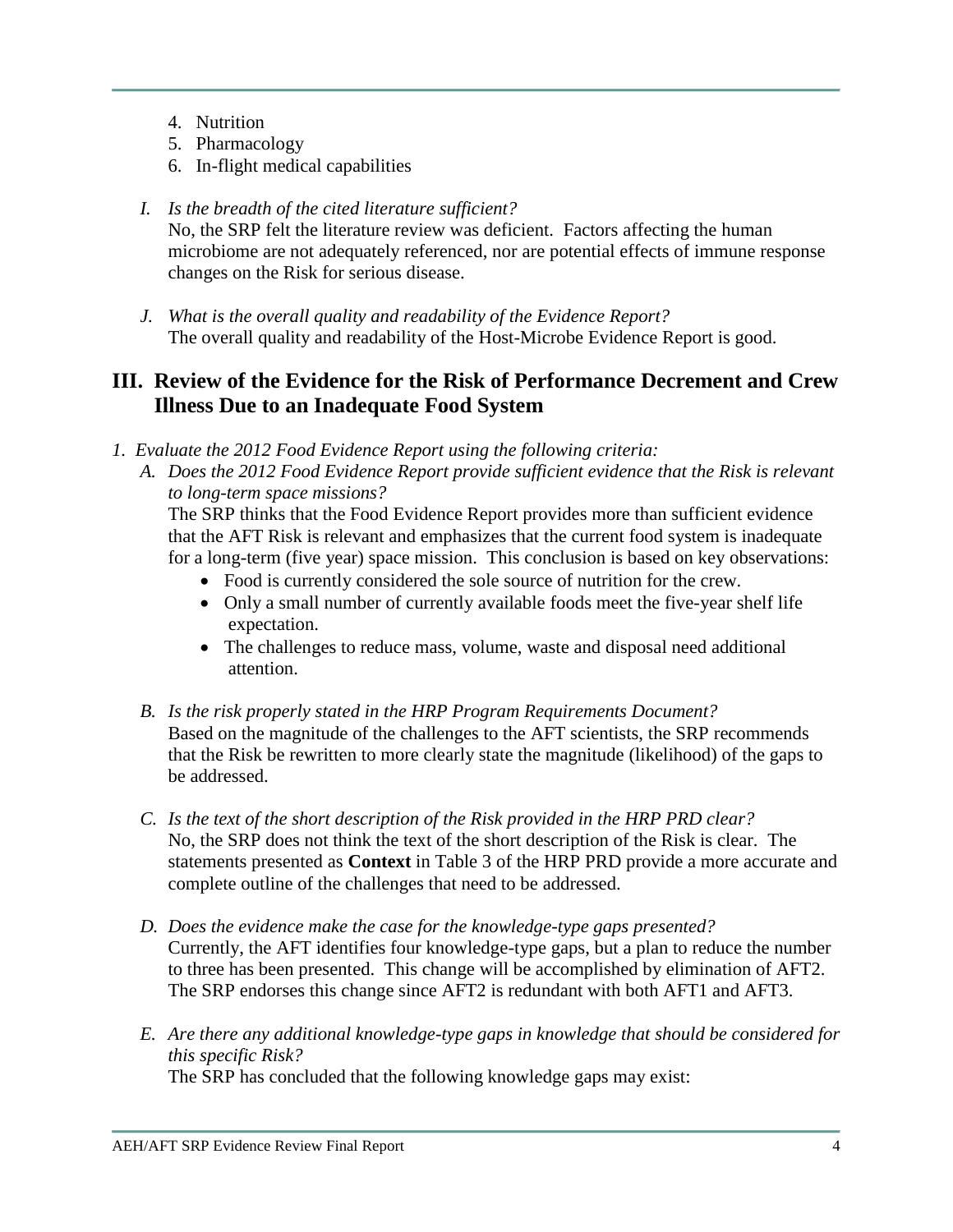- 1. The influence of extended periods in a space environment may influence the sensory perception of crewmembers and specifically for odor/aroma. Changes in perception would impact the overall acceptability of the foods provided. This issue may be addressed in the University of Minnesota project, but the aims of that study do not clearly indicate that this issue is included.
- 2. The data on degradation kinetics for food quality attributes presented in the Food Evidence Report are not sufficiently specific to provide a basis for recommendations on product shelf life or as a basis for future studies.
	- a. A more extensive review of current literature would provide additional and relevant data for many of the quality attributes of concern.
	- b. Future studies on quality degradation should separate the portion of degradation that occurs during a preservation process from the portion occurring during storage.
	- c. Kinetic constants should be used to identify specific quality attributes and storage parameters with direct impact on the limits to product shelf life.
- 3. Renewed emphasis on the use of reduced temperatures [refrigerated foods (4C), frozen foods (-20 to -40C)] to extend the shelf life of foods is needed. The use of the low temperatures in the space environment will significantly reduce product quality degradation rates, as well as reduce the need for additional packaging to extend product shelf life. Creation of these low storage temperatures should be accomplished by using the naturally low temperatures in space, along with appropriate changes in vehicle design to create space for refrigerated and frozen foods. Given the challenges to achieving five-year shelf life for food, along with providing expanded variety of foods to the crewmembers, it seems evident that reduced temperatures offer the best option. In addition, this option provides the opportunity to reduce the types and magnitudes of packaging for the foods being stored on the vehicle. This approach should include considerations of using vacuum for storage of food products with sensitivity to oxygen.
- *F. Does the Evidence Report address relevant interactions between this Risk and others in the HRP PRD/IRP (Integrated Research Plan, Rev. D)?* The SRP could not identify references to interactions between the AFT Risk and the Integrated Research Plan in the Food Evidence Report. Several opportunities seem evident in the following disciplines: immune function, nutrition, and infection diseases. A more specific opportunity is the potential for control of food contamination originating from crewmember illness.
- *G. Are the qualifications of the author(s) appropriate for identifying the evidence necessary to characterize the given Risk?* The SRP concluded that the qualifications and experiences of the current AFT scientists are outstanding when considering characterization of the Risk.
- *H. Is there information from other disciplines that need to be included in the Evidence Report?*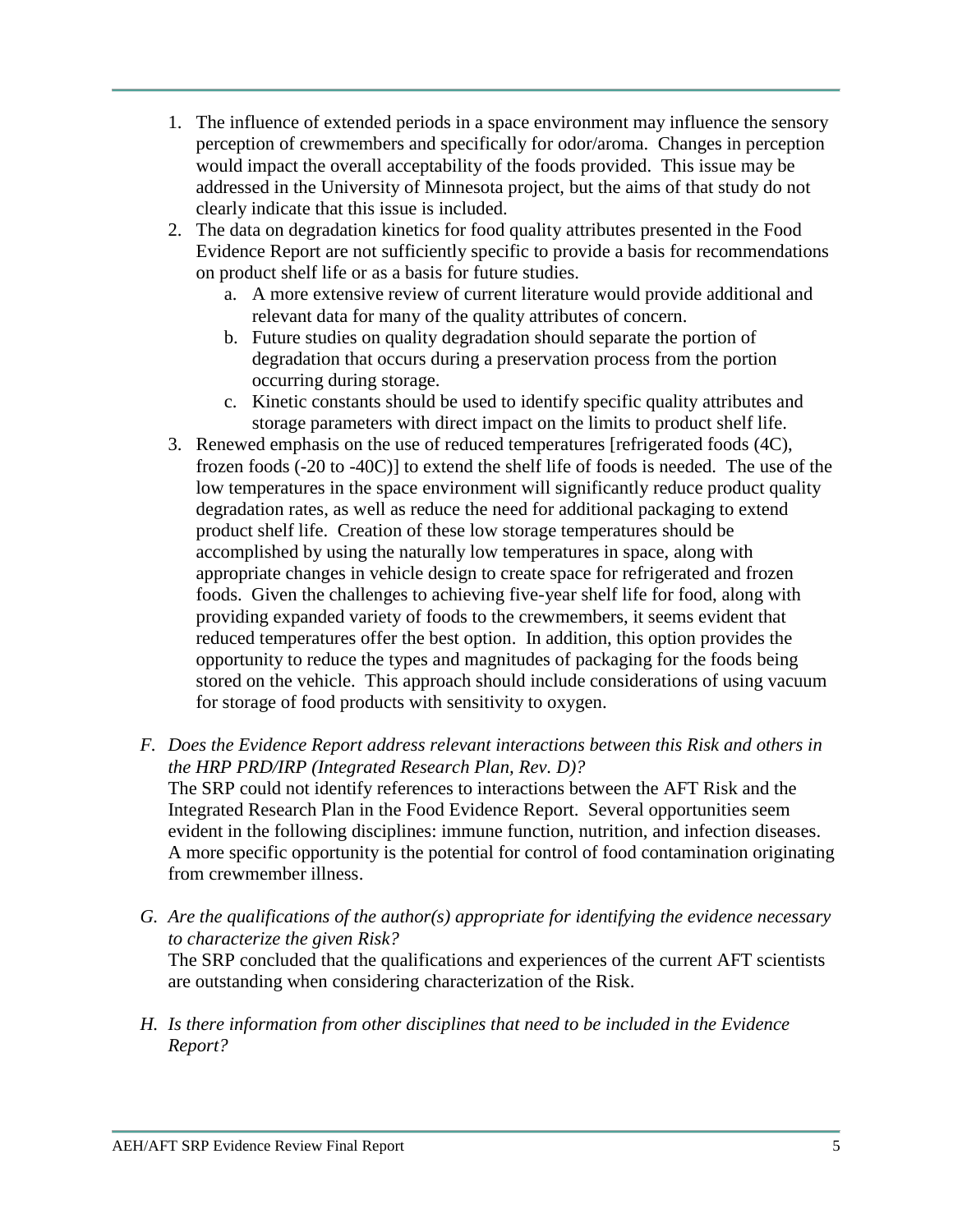As suggested in the SRP response to Question F, there seem to be opportunities for the AFT Project to gain inputs from other disciplines such as environmental health, nutrition, immune systems, space radiation, water quality, and similar disciplines within the HRP.

## *I. Is the breadth of the cited literature sufficient?*

The SRP has expressed concerns about the breadth and depth of literature referenced in the Food Evidence Report. There are disparities in the databases used to generate background for the research reported. Specific areas include a lack of references for kinetic parameters for evaluating shelf life estimates based on quality attributes, references on non-thermal methods for product surface sanitation, and attention to the influence of the freezing process on frozen food quality.

- *J. What is the overall quality and readability of the Evidence Report?* The SRP found the Food Evidence Report to be very readable. The Conclusions section is the weakest part of the Food Evidence Report, and should place more emphasis on the key outcomes mentioned in the Executive Summary. The Conclusions should include more comprehensive treatment of outcomes mentioned in the nearly 25 pages of the Food Evidence Report.
- *2. Provide comments on any important issues that are not covered by the criteria in #1 above.*  The SRP thinks that the combined experiences of Dr. Perchonok, Dr. Douglas and Dr. Cooper should be supplemented to avoid an experience gap as a transition in leadership for the AFT discipline continues.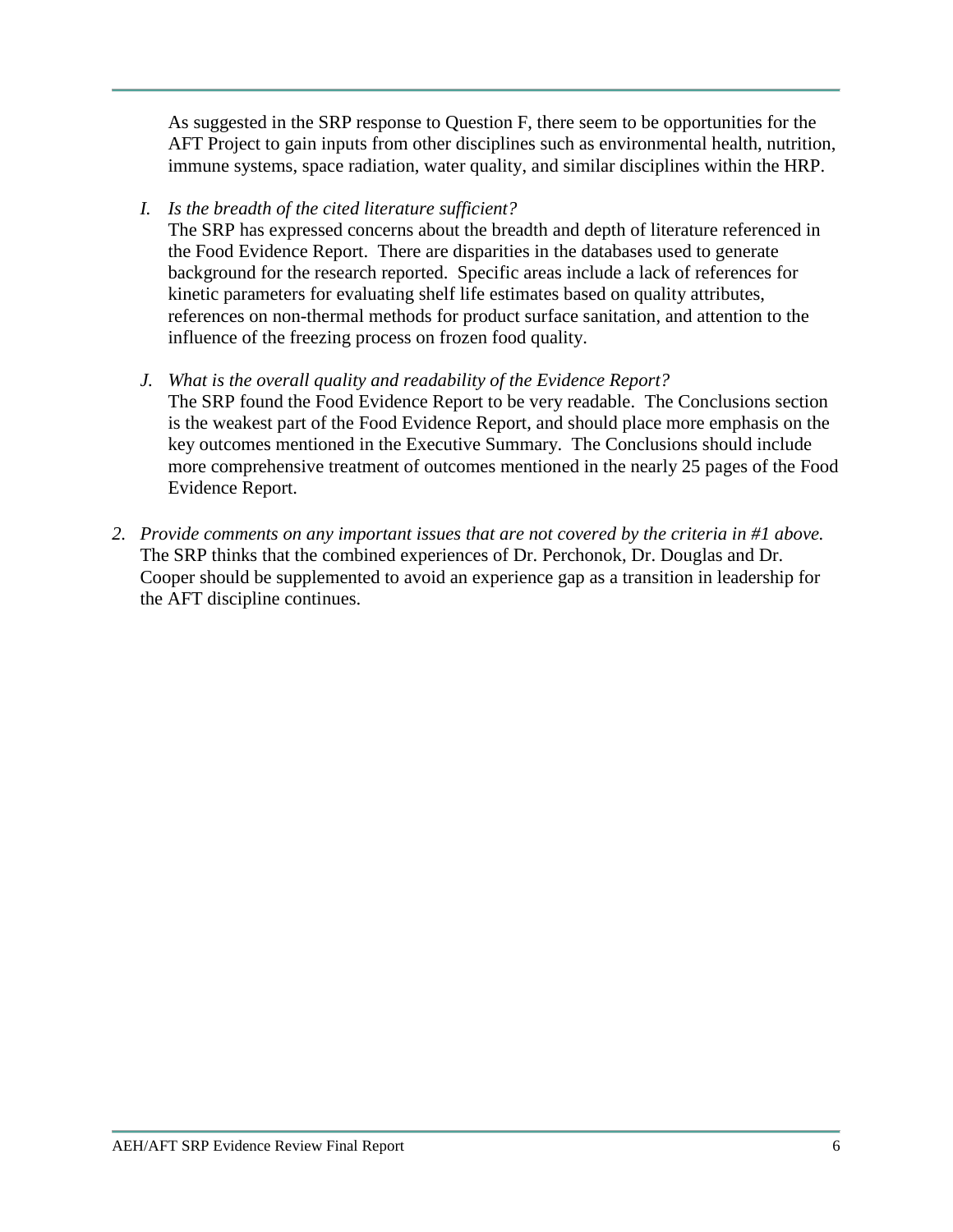# **IV. 2012 Advanced Environmental Health/Advanced Food Technology SRP Evidence Review: Statement of Task for the Risk of Adverse Health Effects Due to Alterations in Host-Microorganism Interactions and the Risk of Performance Decrement and Crew Illness Due to an Inadequate Food System**

The 2012 Advanced Environmental Health/Advanced Food Technology (AEH/AFT) Standing Review Panel (SRP) is chartered by the Human Research Program (HRP) Chief Scientist to review the evidence base for the Risk of Adverse Health Effects Due to Alterations in Host-Microorganism Interactions (Microhost Risk) and the Risk of Performance Decrement and Crew Illness Due to an Inadequate Food System (Food Risk). The 2012 AEH/AFT SRP will generate a report of their analyses of the Microhost and Food Evidence Reports, including any recommendations on how to improve the Microhost and Food Evidence Reports, and submit it to the HRP Chief Scientist.

In 2008, the Institute of Medicine reviewed NASA's Human Research Program evidence in assessing the Risks identified in NASA's Human Research Program Requirements Document (PRD). The 2012 evidence for the Risk of Adverse Health Effects Due to Alterations in Host-Microorganism Interactions was not reviewed by the IOM in 2008 and the Risk of Performance Decrement and Crew Illness Due to an Inadequate Food System has not been reviewed since the last IOM review and there have been significant changes to this evidence. The 2012 AEH/AFT SRP is being asked to review the latest versions of the Microhost and Food Evidence Reports.

## **The 2012 AEH/AFT SRP is charged to:**

- 1. Evaluate the 2012 Microhost and Food Evidence Reports based on each of the following criteria:
	- A. Does the Evidence Report provide sufficient evidence that the Risk is relevant to longterm space missions?
	- B. Is the Risk properly stated in the HRP Program Requirements Document (PRD)?
	- C. Is the text of the short description of the Risk provided in the HRP PRD clear?
	- D. Does the evidence make the case for the knowledge-type gaps presented?
	- E. Are there any additional knowledge-type gaps in knowledge that should be considered for this specific Risk?
	- F. Does the Evidence Report address relevant interactions between this Risk and others in the HRP PRD/IRP (Integrated Research Plan, Rev. D)?
	- G. Are the qualifications of the author(s) appropriate for identifying the evidence necessary to characterize the given Risk?
	- H. Is there information from other disciplines that need to be included in the Evidence Report?
	- I. Is the breadth of the cited literature sufficient?
	- J. What is the overall quality and readability of the Evidence Report?
- 2. Provide comments on any important issues that are not covered by the criteria in #1 above.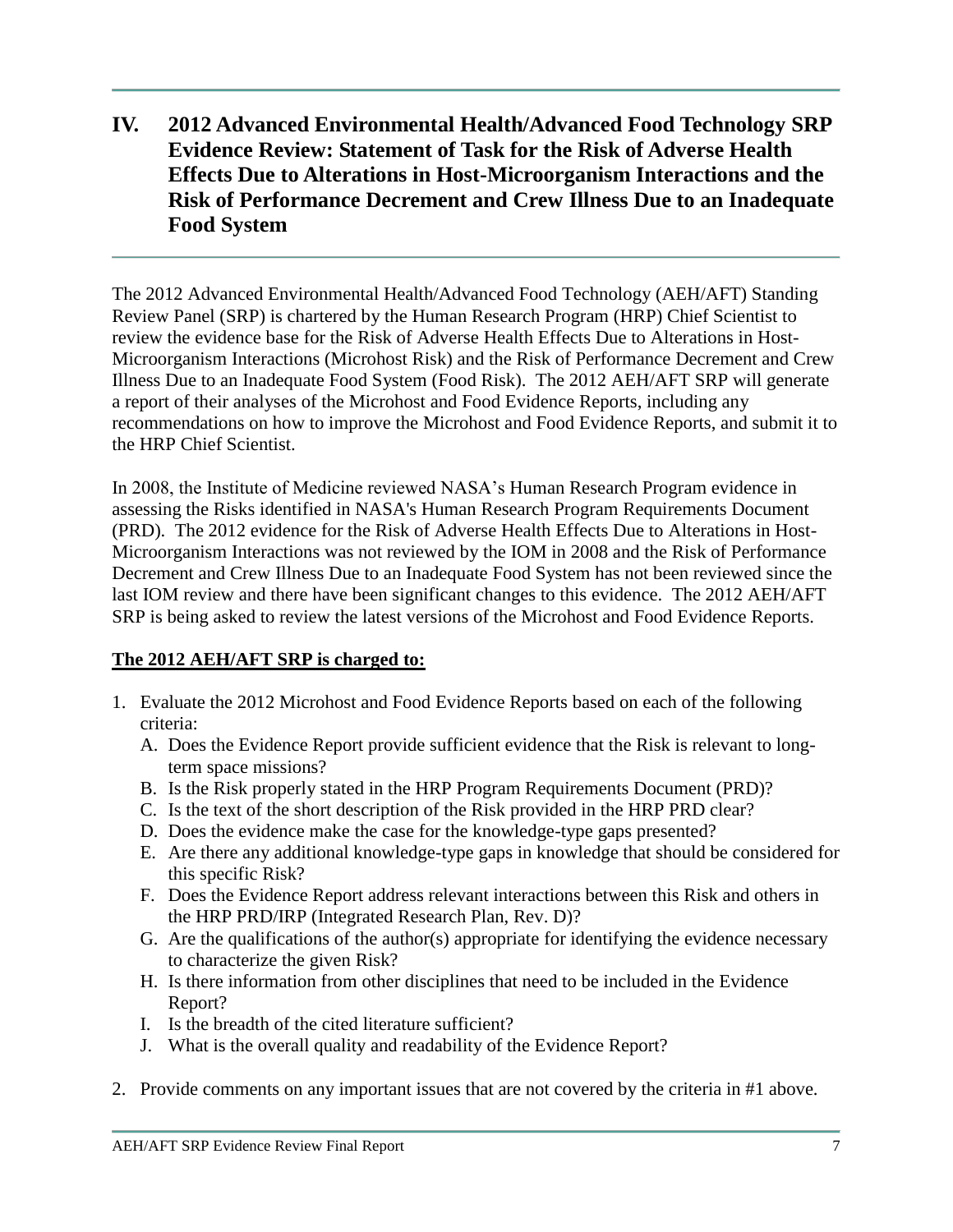### **Additional information regarding this review:**

- 1. After the 2012 AEH/AFT SRP members have received the review materials and had the opportunity to look over the documents, the panel members will participate in a conference call to discuss any issues, concerns, and expectations of the review process to start the review prior to the meeting.
	- A. Discuss the 2012 AEH/AFT SRP Statement of Task and address questions about the SRP process.
	- B. Identify any issues the 2012 AEH/AFT SRP would like to have answered prior to or during the meeting.
- 2. Attend a meeting at NASA JSC on November 14 15, 2012 to discuss the Evidence Reports with the Space Human Factors and Habitability (SHFH) Element. At this meeting, prepare a draft report that addresses each of the evaluation criteria listed in the panel charge (A-J) including any recommendations on how to improve the Evidence Reports. Debrief the HRP Chief Scientist and a representative from the SHFH Element on the salient points that will be included in the final report and specifically the items in the panel charge.

Prepare a draft final report (within one month of the site visit debrief) that contains a detailed evaluation of the Microhost and Food Evidence Reports specifically addressing items #1 and #2 of the SRP charge. The draft final report will be sent to the HRP Chief Scientist and he will forward it to the appropriate Element for their review. The SHFH Element and the HRP Chief Scientist will have 10 business days to review the draft final report and identify any misunderstandings or errors of fact and then provide official feedback to the SRP. The SRP will have 10 business days to address any issues and finalize the 2012 SRP Final Report. The 2012 SRP Final Report will be submitted to the HRP Chief Scientist and copies will be provided to the SHFH Element that sponsors the AEH and AFT disciplines and also made available to the other HRP Elements. The 2012 SRP Final Report will be made available on the Human Research Roadmap public website [\(http://humanresearchroadmap.nasa.gov/\)](http://humanresearchroadmap.nasa.gov/).